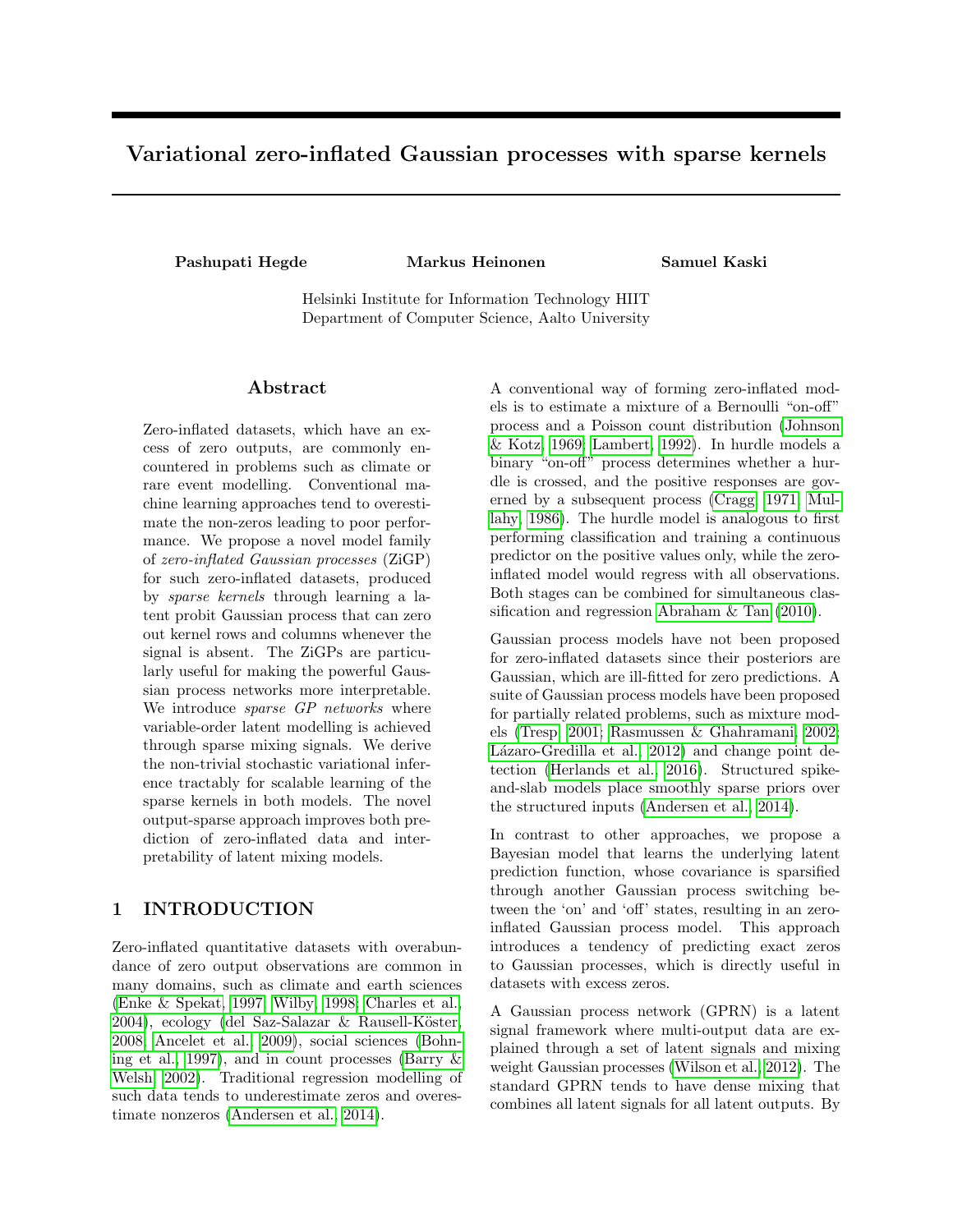applying the zero-predicting Gaussian processes to latent mixture models, we introduce sparse GPRNs where latent signals are mixed with sparse instead of dense mixing weight functions. The sparse model induces variable-order mixtures of latent signals resulting in simpler and more interpretable models. We demonstrate both of these properties in our experiments with spatio-temporal and multi-output datasets.

Main contributions. Our contributions include<sup>[1](#page-1-0)</sup>

- 1. A novel zero-inflated Gaussian process formalism consisting of a latent Gaussian process and a separate 'on-off' probit-linked Gaussian process that can zero out rows and columns of the model covariance. The novel sparse kernel adds to GPs the ability to predict zeros.
- 2. Novel stochastic variational inference (SVI) for such sparse probit covariances, which in general are intractable due to having to compute expectations of GP covariances with respect to probit-linked processes. We derive the SVI for learning both of the underlying processes.
- 3. A novel sparse GPRN with an on-off process in the mixing matrices leading to sparse and variable-order mixtures of latent signals.
- 4. A solution to the stochastic variational inference of sparse GPRN where the SVI is derived for the network of full probit-linked covariances.

### 2 GAUSSIAN PROCESSES

We begin by introducing the basics of conventional Gaussian processes. Gaussian processes (GP) are a family of non-parametric, non-linear Bayesian models [\(Rasmussen & Williams, 2006\)](#page-9-15). Assume a dataset of *n* inputs  $X = (\mathbf{x}_1, ..., \mathbf{x}_n)$  with  $\mathbf{x}_i \in \mathbb{R}^D$ and noisy outputs  $\mathbf{y} = (y_1, \dots, y_n) \in \mathbb{R}^n$ . The observations  $y = f(\mathbf{x}) + \varepsilon$  are assumed to have additive, zero mean noise  $\varepsilon \sim \mathcal{N}(0, \sigma_y^2)$  with a zero-mean GP prior on the latent function  $f(\mathbf{x})$ ,

$$
f(\mathbf{x}) \sim \mathcal{GP}\left(0, K(\mathbf{x}, \mathbf{x}')\right),\tag{1}
$$

which defines a distribution over functions  $f(\mathbf{x})$ whose mean and covariance are

$$
\mathbb{E}[f(\mathbf{x})] = 0 \tag{2}
$$

$$
\mathbf{cov}[f(\mathbf{x}), f(\mathbf{x}')] = K(\mathbf{x}, \mathbf{x}'). \tag{3}
$$



<span id="page-1-2"></span>Figure 1: Illustration of a zero-inflated GP (a) and standard GP regression (b). The standard approach is unable to model sudden loss of signal  $(at 4...5)$ and signal close to zero (at  $0 \ldots 1$  and  $7 \ldots 9$ ).

Then for any collection of inputs  $X$ , the function values follow a multivariate normal distribution f ∼  $\mathcal{N}(\mathbf{0}, K_{XX}),$  where  $\mathbf{f} = (f(\mathbf{x}_1), \dots, f(\mathbf{x}_N))^T \in \mathbb{R}^n$ , and where  $K_{XX} \in \mathbb{R}^{n \times n}$  with  $[K_{XX}]_{ij} = K(\mathbf{x}_i, \mathbf{x}_j)$ . The key property of Gaussian processes is that they encode functions that predict similar output values  $f(\mathbf{x}), f(\mathbf{x}')$  for similar inputs  $\mathbf{x}, \mathbf{x}'$ , with similarity determined by the kernel  $K(\mathbf{x}, \mathbf{x}')$ . In this paper we assume the Gaussian ARD kernel

$$
K(\mathbf{x}, \mathbf{x}') = \sigma_f^2 \exp\left(-\frac{1}{2} \sum_{j=1}^D \frac{(x_j - x'_j)^2}{\ell_j^2}\right), \quad (4)
$$

with a signal variance  $\sigma_f^2$  and dimension-specific lengthscale  $\ell_1, \ldots, \ell_D$  parameters.

The inference of the hyperparameters  $\theta =$  $(\sigma_y, \sigma_f, \ell_1, \ldots, \ell_D)$  is performed commonly by maximizing the marginal likelihood

$$
p(\mathbf{y}|\theta) = \int p(\mathbf{y}|\mathbf{f})p(\mathbf{f}|\theta)d\mathbf{f},
$$
 (5)

which results in a convenient marginal likelihood called evidence,  $p(\mathbf{y}|\theta) = N(\mathbf{y}|\mathbf{0}, K_{XX} + \sigma_y^2 I)$  for a Gaussian likelihood.

The Gaussian process defines a univariate normal predictive posterior distribution  $f(x)|y, X \sim$  $\mathcal{N}(\mu(\mathbf{x}), \sigma^2(\mathbf{x}))$  for an arbitrary input **x** with the prediction mean and variance[2](#page-1-1)

$$
\mu(\mathbf{x}) = K_{\mathbf{x}X}(K_{XX} + \sigma_y^2 I)^{-1} \mathbf{y},\tag{6}
$$

$$
\sigma^2(\mathbf{x}) = K_{\mathbf{x}\mathbf{x}} - K_{\mathbf{x}X}(K_{XX} + \sigma_y^2 I)^{-1} K_{X\mathbf{x}},\tag{7}
$$

<span id="page-1-0"></span> $1$ The TensorFlow compatible code will be made publicly available at [https://github.com/](https://github.com/hegdepashupati/zero-inflated-gp) [hegdepashupati/zero-inflated-gp](https://github.com/hegdepashupati/zero-inflated-gp)

<span id="page-1-1"></span><sup>&</sup>lt;sup>2</sup>In the following we omit the implicit conditioning on data inputs X for clarity.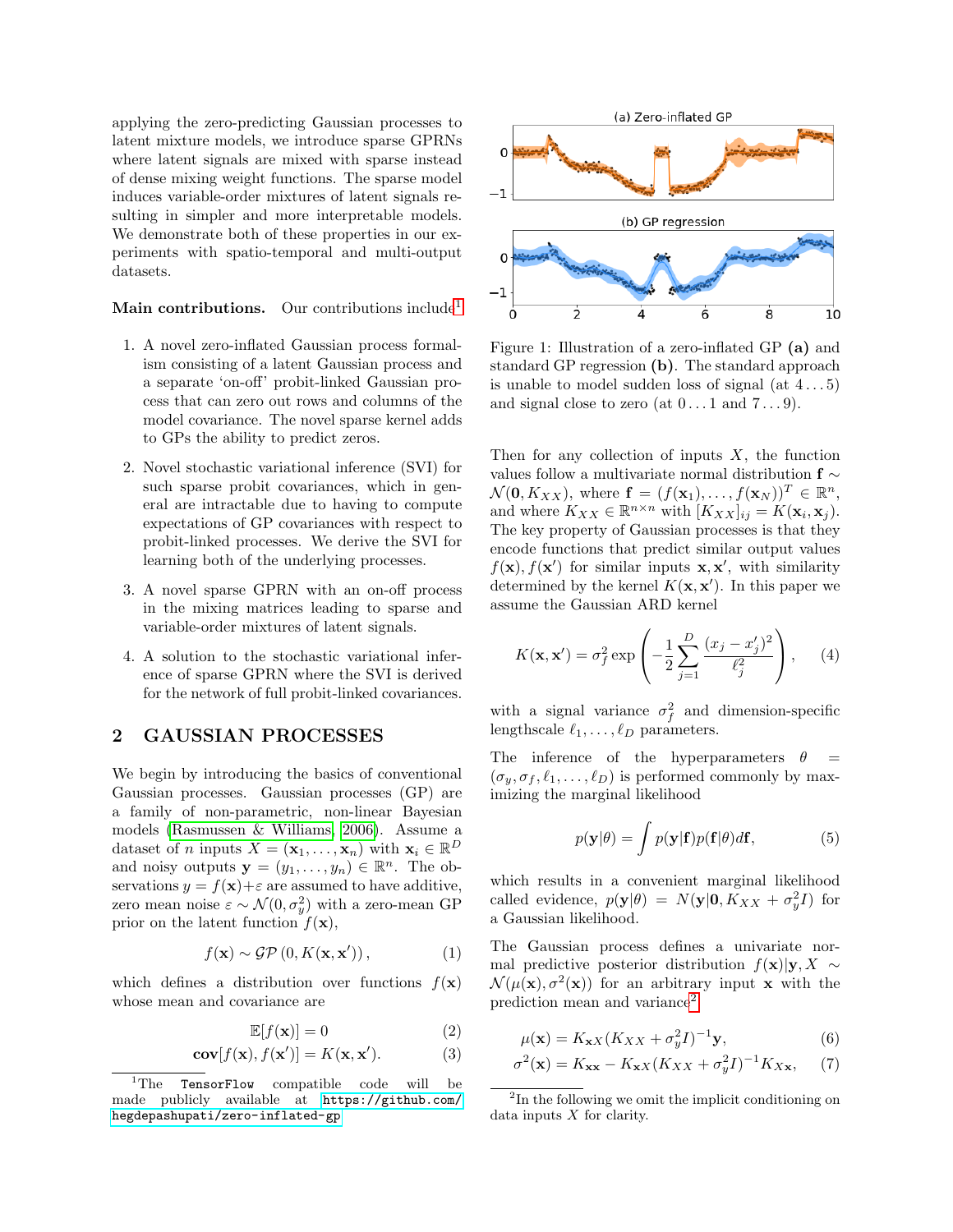where  $K_{X\mathbf{x}} = K_{\mathbf{x}X}^T \in \mathbb{R}^n$  is the kernel column vector over pairs  $X \times \mathbf{x}$ , and  $K_{\mathbf{xx}} = K(\mathbf{x}, \mathbf{x}) \in \mathbb{R}$  is a scalar. The predictions  $\mu(\mathbf{x}) \pm \sigma(\mathbf{x})$  come with uncertainty estimates in GP regression.

# 3 ZERO-INFLATED GAUSSIAN PROCESSES



<span id="page-2-0"></span>Figure 2: Illustration of the zero-inflated GP (a) and the sparse kernel (b) composed of a smooth latent function (c,d) filtered by a probit support function  $(e, f)$ , which is induced by the underlying latent sparsity  $(g,h)$ .

We introduce zero-inflated Gaussian processes that have – in contrast to standard GP's – a tendency to produce exactly zero predictions (See Figure [1\)](#page-1-2). Let  $g(\mathbf{x})$  denote the latent "on-off" state of a function  $f(\mathbf{x})$ . We assume GP priors for both functions with a joint model

$$
p(\mathbf{y}, \mathbf{f}, \mathbf{g}) = p(\mathbf{y}|\mathbf{f})p(\mathbf{f}|\mathbf{g})p(\mathbf{g}),
$$
\n(8)

where

$$
p(\mathbf{y}|\mathbf{f}) = \mathcal{N}(\mathbf{y}|\mathbf{f}, \sigma_y^2 I) \tag{9}
$$

$$
p(\mathbf{f}|\mathbf{g}) = \mathcal{N}(\mathbf{f}|\mathbf{0}, \Phi(\mathbf{g})\Phi(\mathbf{g})^T \circ K_f)
$$
 (10)

$$
p(\mathbf{g}) = \mathcal{N}(\mathbf{g}|\beta \mathbf{1}, K_g) \tag{11}
$$

The sparsity values  $g(\mathbf{x})$  are squashed between 0 and 1 through a standard Normal cumulative distribution, or a probit link function,  $\Phi : \mathbb{R} \to [0, 1]$ 

$$
\Phi(g) = \int_{-\infty}^{g} \phi(\tau) d\tau = \frac{1}{2} \left( 1 + \text{erf}\left(\frac{g}{\sqrt{2}}\right) \right), \quad (12)
$$

where  $\phi(\tau) = \frac{1}{\sqrt{2}}$  $\frac{1}{2\pi}e^{-\frac{1}{2}\tau^2}$  is the standard normal density function. The structured probit sparsity  $\Phi(\mathbf{g})$ models the "on-off" smoothly due to the latent sparsity function g having a GP prior with prior mean β. The latent function **f** is modeled throughout but it is only visible during the "on" states. This masking effect has similarities to both zero-inflated and hurdle models. The underlying latent function f is learned from only non-zero data similarly to in hurdle models, but the function f is allowed to predict zeros similarly to zero-inflated models.

The key part of our model is the sparse probitsparsified covariance  $\Phi(\mathbf{g})\Phi(\mathbf{g})^T \circ K$  where the "onoff" state  $\Phi(\mathbf{g})$  has the ability to zero out rows and columns of the kernel matrix at the "off" states (See Figure [2f](#page-2-0) for the probit pattern  $\Phi(\mathbf{g})\Phi(\mathbf{g})^T$  and Figure [2b](#page-2-0) for the resulting sparse kernel). Since the sparse kernel is represented as Hadamard product between a covariance kernel  $K$  and an outer product kernel  $\Phi(\mathbf{g})\Phi(\mathbf{g})^T$ , Schur product theorem implies that it is a valid kernel. As the sparsity  $q(\mathbf{x})$  converges towards minus infinity, the probit link  $\Phi(g(\mathbf{x}))$  approaches zero, which leads the function distribution approaching  $\mathcal{N}(f_i|0,0)$ , or  $f_i = 0$ . Numerical problems are avoided since in practice  $\Phi(q) > 0$ , and due to the conditioning noise variance term  $\sigma_y^2 > 0$ .

The marginal likelihood of the zero-inflated Gaussian process is intractable due to the probitsparsification of the kernel. We derive a stochastic variational Bayes approximation, which we show to be tractable due to the choice of using the probit link function.

### 3.1 STOCHASTIC VARIATIONAL INFERENCE

<span id="page-2-1"></span>Inference for standard Gaussian process models is difficult to scale as complexity grows with  $\mathcal{O}(n^3)$  as a function of the data size  $n$ . [Titsias](#page-10-3) [\(2009\)](#page-10-3) proposed a variational inference approach for GPs using  $m < n$  inducing variables, with a reduced computational complexity of  $\mathcal{O}(m^3)$  for m inducing points. The novelty of this approach lies in the idea that the locations and values of inducing points can be treated as variational parameters, and optimized. [Hensman et al.](#page-9-16) [\(2013,](#page-9-16) [2015\)](#page-9-17) introduced more efficient stochastic variational inference (SVI) with factorised likelihoods that has been demonstrated with up to billion data points [\(Salimbeni & Deisenroth,](#page-10-4) [2017\)](#page-10-4). This approach cannot be directly applied to sparse kernels due to having to compute expectation of the probit product in the covariance. We derive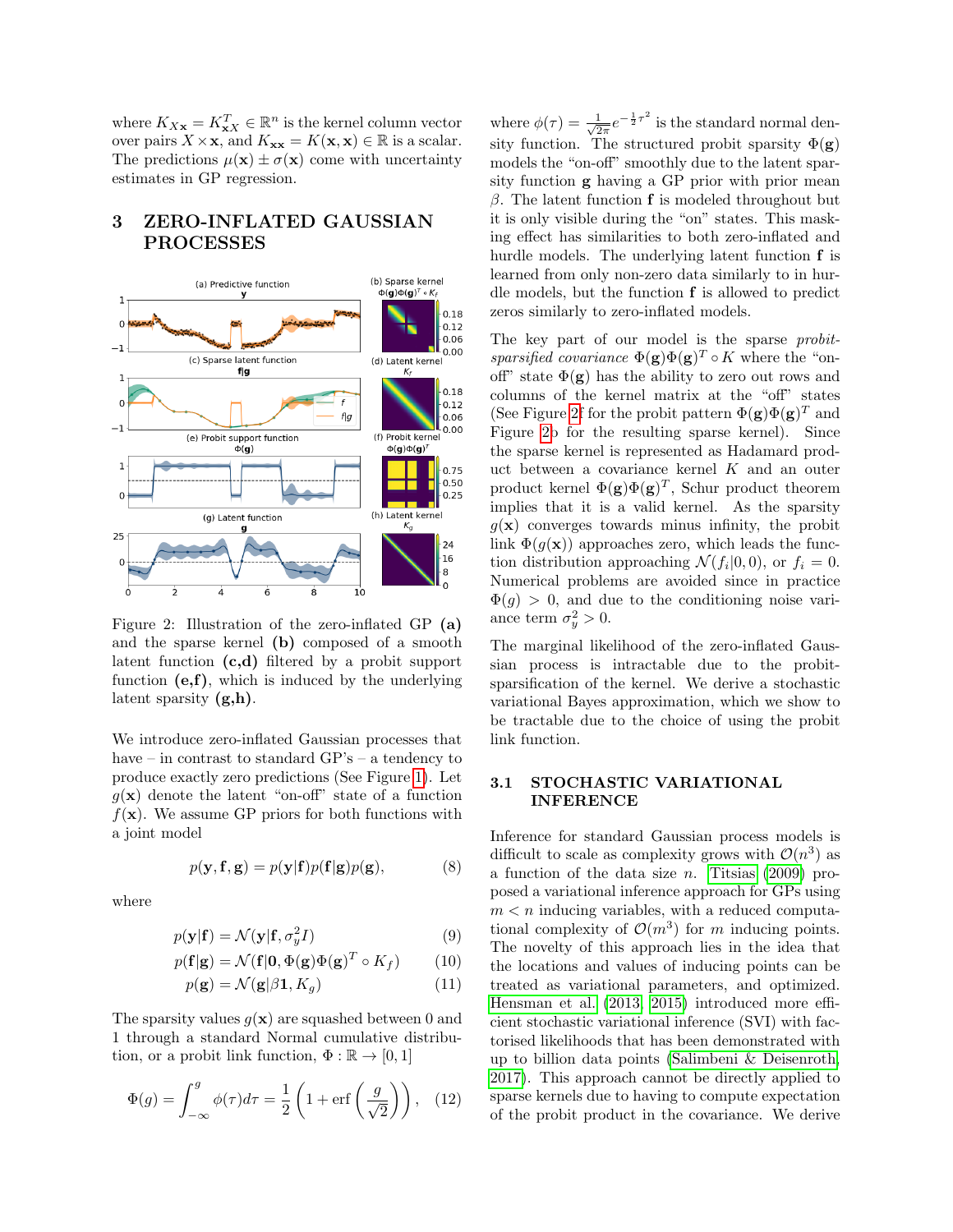the SVI bound tractably for the zero-inflated model and its sparse kernel, which is necessary in order to apply the efficient parameter estimation techniques with automatic differentiation with frameworks such as TensorFlow [\(Abadi et al., 2016\)](#page-9-18).

We begin by applying the inducing point augmentations  $f(\mathbf{z}_f) = \mathbf{u}_f$  and  $g(\mathbf{z}_g) = \mathbf{u}_g$  for both the latent function  $f(\cdot)$  and the sparsity function  $g(\cdot)$ . We place m inducing points  $\mathbf{u}_{f1}, \dots \mathbf{u}_{fm}$ and  $\mathbf{u}_{g1}, \ldots \mathbf{u}_{gm}$  for the two functions. The augmented joint distribution is  $p(\mathbf{y}, \mathbf{f}, \mathbf{g}, \mathbf{u}_f, \mathbf{u}_g)$  =  $p(\mathbf{y}|\mathbf{f})p(\mathbf{f}|\mathbf{g},\mathbf{u}_f)p(\mathbf{g}|\mathbf{u}_q)p(\mathbf{u}_f)p(\mathbf{u}_q)$ , where<sup>[3](#page-3-0)</sup>

$$
p(\mathbf{f}|\mathbf{g}, \mathbf{u}_f) = \mathcal{N}(\mathbf{f}|\operatorname{diag}(\Phi(\mathbf{g}))Q_f\mathbf{u}_f, \Phi(\mathbf{g})\Phi(\mathbf{g})^T \circ \widetilde{K}_f)
$$
\n(13)

$$
p(\mathbf{g}|\mathbf{u}_g) = \mathcal{N}(\mathbf{g}|Q_g \mathbf{u}_g, \widetilde{K}_g)
$$
\n(14)

$$
p(\mathbf{u}_f) = \mathcal{N}(\mathbf{u}_f | \mathbf{0}, K_{fmm})
$$
\n(15)

$$
p(\mathbf{u}_g) = \mathcal{N}(\mathbf{u}_g | \mathbf{0}, K_{gmm})
$$
\n(16)

and where

$$
Q_f = K_{fnm} K_{fmm}^{-1}
$$
\n<sup>(17)</sup>

$$
Q_g = K_{gnm} K_{gmm}^{-1}
$$
 (18)

$$
\widetilde{K}_f = K_{fnn} - K_{fnm} K_{fmm}^{-1} K_{fmn} \tag{19}
$$

$$
\widetilde{K}_g = K_{gnn} - K_{gnm} K_{gmm}^{-1} K_{gmn}.
$$
 (20)

We denote the kernels for functions  $f$  and  $g$  by the corresponding subscripts. The kernel  $K_{finn}$  is between all *n* data points, the kernel  $K_{fnm}$  is between all  $n$  datapoints and  $m$  inducing points, and the kernel  $K_{fmm}$  is between all m inducing points (similarly for q as well).

The distributions  $p(\mathbf{f}|\mathbf{u}_f)$  and  $p(\mathbf{g}|\mathbf{u}_q)$  can be obtained by conditioning the joint GP prior between respective latent and inducing functions. Further, the conditional distribution  $p(\mathbf{f}|\mathbf{g}, \mathbf{u}_f)$  can be obtained by the sparsity augmentation of latent conditional  $f|u_f$  similar to equation [\(10\)](#page-2-1) (See Supplements).

Next we use the standard variational approach by introducing approximative variational distributions for the inducing points,

$$
q(\mathbf{u}_f) = \mathcal{N}(\mathbf{u}_f | \mathbf{m}_f, \mathbf{S}_f)
$$
 (21)

$$
q(\mathbf{u}_g) = \mathcal{N}(\mathbf{u}_g | \mathbf{m}_g, \mathbf{S}_g)
$$
 (22)

where  $\mathbf{S}_f, \mathbf{S}_g \in \mathbb{R}^{m \times m}$  are square positive semidefinite matrices. The variational joint posterior is

$$
q(\mathbf{f}, \mathbf{g}, \mathbf{u}_f, \mathbf{u}_g) = p(\mathbf{f}|\mathbf{g}, \mathbf{u}_f) p(\mathbf{g}|\mathbf{u}_g) q(\mathbf{u}_f) q(\mathbf{u}_g). (23)
$$

We minimize the Kullback-Leibler divergence between the true augmented posterior  $p(\mathbf{f}, \mathbf{g}, \mathbf{u}_f, \mathbf{u}_g|\mathbf{y})$ and the variational distribution  $q(\mathbf{f}, \mathbf{g}, \mathbf{u}_f, \mathbf{u}_g)$ , which is equivalent to solving the following evidence lower bound (as shown by e.g. [Hensman et al.](#page-9-17)  $(2015)$ :

<span id="page-3-1"></span>
$$
\log p(\mathbf{y}) \ge \mathbb{E}_{q(\mathbf{f})} \log p(\mathbf{y}|\mathbf{f}) - \mathrm{KL}[q(\mathbf{u}_f, \mathbf{u}_g)||p(\mathbf{u}_f, \mathbf{u}_g)],
$$
\n(24)

where we define

$$
q(\mathbf{f}) = \iiint p(\mathbf{f}|\mathbf{g}, \mathbf{u}_f) q(\mathbf{u}_f) p(\mathbf{g}|\mathbf{u}_g) q(\mathbf{u}_g) d\mathbf{u}_f d\mathbf{u}_g d\mathbf{g}
$$

$$
= \int q(\mathbf{f}|\mathbf{g}) q(\mathbf{g}) d\mathbf{g}, \qquad (25)
$$

<span id="page-3-3"></span>where the variational approximations are tractably

<span id="page-3-2"></span>
$$
q(\mathbf{g}) = \int p(\mathbf{g}|\mathbf{u}_g)q(\mathbf{u}_g)d\mathbf{u}_g
$$
  
=  $\mathcal{N}(\mathbf{g}|\boldsymbol{\mu}_g, \Sigma_g)$  (26)

<span id="page-3-4"></span>
$$
q(\mathbf{f}|\mathbf{g}) = \int p(\mathbf{f}|\mathbf{g}, \mathbf{u}_f) q(\mathbf{u}_f) d\mathbf{u}_f
$$
 (27)  
=  $\mathcal{N}(\mathbf{f} | \text{diag}(\Phi(\mathbf{g})) \boldsymbol{\mu}_f, \Phi(\mathbf{g}) \Phi(\mathbf{g})^T \circ \Sigma_f)$ 

with

<span id="page-3-7"></span><span id="page-3-5"></span>
$$
\mu_f = Q_f \mathbf{m}_f \tag{28}
$$

<span id="page-3-8"></span>
$$
\mu_g = Q_g \mathbf{m}_g \tag{29}
$$

$$
\Sigma_f = K_{fnn} + Q_f(\mathbf{S}_f - K_{fmm})Q_f^T \tag{30}
$$

<span id="page-3-6"></span>
$$
\Sigma_g = K_{gnn} + Q_g (\mathbf{S}_g - K_{gmm}) Q_g^T.
$$
 (31)

We additionally assume the likelihood  $p(\mathbf{y}|\mathbf{f})$  =  $\prod_{i=1}^{N} p(y_i|f_i)$  factorises.

We solve the final ELBO of equations [\(24\)](#page-3-1) and [\(25\)](#page-3-2) as (See Supplements for detailed derivation)

$$
\mathcal{L}_{ZI} = \sum_{i=1}^{N} \left\{ \log \mathcal{N}(y_i | \langle \Phi(g_i) \rangle_{q(g_i)} \mu_{fi}, \sigma_y^2) - \frac{1}{2\sigma_y^2} \left( \text{Var}[\Phi(g_i)] \mu_{fi}^2 + \langle \Phi(g_i)^2 \rangle_{q(g_i)} \sigma_{fi}^2 \right) \right\} - \text{KL}[q(\mathbf{u}_f) || p(\mathbf{u}_f)] - \text{KL}[q(\mathbf{u}_g) || p(\mathbf{u}_g)],
$$
\n(32)

where  $\mu_{fi}$  is the *i*'th element of  $\mu_f$  and  $\sigma_{fi}^2$  is the i'th diagonal element of  $\Sigma_f$  (similarly with g).

<span id="page-3-0"></span><sup>3</sup>We drop the implicit conditioning on z's for clarity.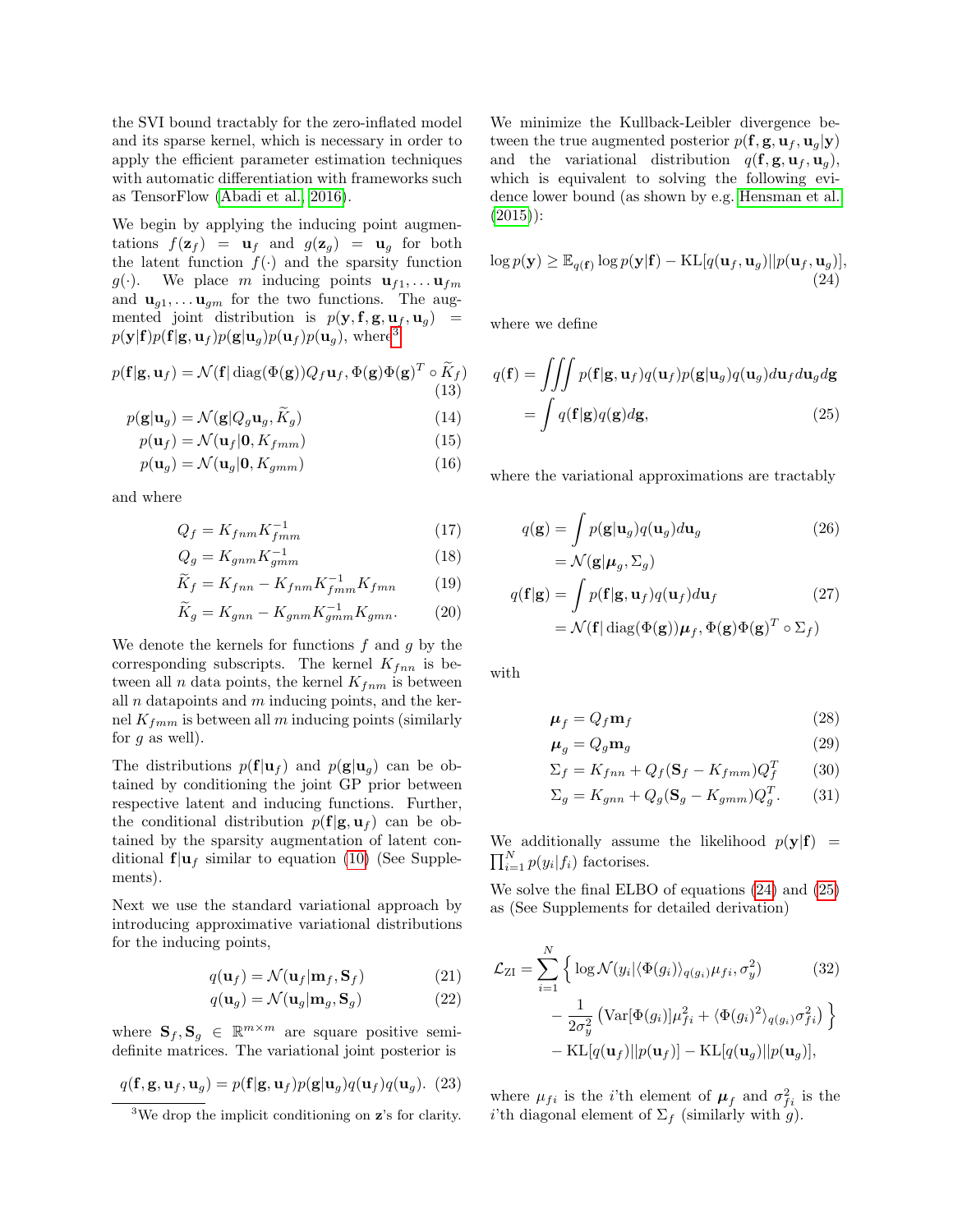The expectations are tractable,

$$
\langle \Phi(g_i) \rangle_{q(g_i)} = \Phi(\lambda_{gi}), \qquad \lambda_{gi} = \frac{\mu_{gi}}{\sqrt{1 + \sigma_{gi}^2}} \quad (33)
$$

$$
\langle \Phi(g_i)^2 \rangle_{q(g_i)} = \Phi(\lambda_{gi}) - 2T \left( \lambda_{gi}, \frac{\lambda_{gi}}{\mu_{gi}} \right)
$$
 (34)

$$
\text{Var}[\Phi(g_i)] = \Phi(\lambda_{gi}) - 2T\left(\lambda_{gi}, \frac{\lambda_{gi}}{\mu_{gi}}\right) - \Phi(\lambda_{gi})^2.
$$
\n(35)

The Owen's T function  $T(a, b) = \phi(a) \int_0^b$  $\phi(a\tau)$  $\frac{\phi(a\tau)}{1+\tau^2}d\tau$ [\(Owen, 1956\)](#page-9-19) has efficient numerical solutions in practise [\(Patefield & Tandy, 2000\)](#page-9-20).

The ELBO is considerably more complex than the standard stochastic variational bound of a Gaussian process [\(Hensman et al., 2013\)](#page-9-16), due to the probitsparsified covariance.

The bound is likely only tractable for the choice of probit link function  $\Phi(\mathbf{g})$ , while other link functions such as the logit would lead to intractable bounds necessitating slower numerical integration [\(Hensman](#page-9-17) [et al., 2015\)](#page-9-17).

We optimize the  $\mathcal{L}_{z}$  with stochastic gradient ascent techniques with respect to the inducing locations  $\mathbf{z}_q, \mathbf{z}_f$ , inducing value means  $\mathbf{m}_f, \mathbf{m}_q$  and covariances  $S_f, S_g$ , the sparsity prior mean  $\beta$ , the noise variance  $\sigma_y^2$ , the signal variances  $\sigma_f, \sigma_g$ , and finally the dimensions-specific lengthscales  $\ell_{f1}, \ldots, \ell_{fD}; \ell_{g1}, \ldots, \ell_{gD}$  of the Gaussian ARD kernel.

### 4 GAUSSIAN PROCESS NETWORK

The Gaussian Process Regression Networks (GPRN) framework by [Wilson et al.](#page-10-2) [\(2012\)](#page-10-2) is an efficient model for multi-target regression problems, where each individual output is a linear but non-stationary combination of shared latent functions. Formally, a vector-valued output function  $\mathbf{y}(\mathbf{x}) \in \mathbb{R}^P$  with P outputs is modeled using vector-valued latent functions  $f(x) \in \mathbb{R}^Q$  with Q latent values and mixing weights  $W(\mathbf{x}) \in \mathbb{R}^{P \times Q}$  as

$$
\mathbf{y}(x) = W(x)[\mathbf{f}(x) + \boldsymbol{\epsilon}] + \boldsymbol{\epsilon}, \tag{36}
$$

<span id="page-4-0"></span>where for all  $q = 1, \ldots, Q$  and  $p = 1, \ldots, P$  we assume GP priors and additive zero-mean noises,

$$
f_q(\mathbf{x}) \sim \mathcal{GP}(0, K_f(\mathbf{x}, \mathbf{x}')) \tag{37}
$$

$$
W_{qp}(\mathbf{x}) \sim \mathcal{GP}(0, K_w(\mathbf{x}, \mathbf{x}')) \tag{38}
$$

$$
\epsilon_q \sim \mathcal{N}(0, \sigma_f^2) \tag{39}
$$

$$
\varepsilon_p \sim \mathcal{N}(0, \sigma_y^2). \tag{40}
$$

The subscripts are used to denote individual components of **f** and *W* with p and q indicating  $p^{th}$  output dimension and  $q^{th}$  latent dimension, respectively. We assume shared latent and output noise variances  $\sigma_f^2$ ,  $\sigma_y^2$  without loss of generality. The distributions of both functions  $f$  and  $W$  have been inferred either with variational EM [\(Wilson et al., 2012\)](#page-10-2) or by variational mean-field approximation with diagonalized latent and mixing functions [\(Nguyen & Bonilla,](#page-9-21) [2013\)](#page-9-21).

#### 4.1 STOCHASTIC VARIATIONAL INFERENCE

Variational inference for GPRN has been proposed earlier with diagonalized mean-field approximation by [\(Nguyen & Bonilla, 2013\)](#page-9-21). Further, stochastic variational inference by introducing inducing variables has been proposed for GPRN [\(Nguyen et al.,](#page-9-22) [2014\)](#page-9-22). In this section we rederive the SVI bound for standard GPRN for completeness and then propose the novel sparse GPRN model, and solve its SVI bounds as well, in the following section.

We begin by introducing the inducing variable augmentation technique for latent functions  $f(x)$  and mixing weights  $W(\mathbf{x})$  with  $\mathbf{u}_f, \mathbf{z}_f = {\mathbf{u}_{f_q}, \mathbf{z}_{f_q}}}_{q=1}^Q$ and  $\mathbf{u}_w, \mathbf{z}_w = \{\mathbf{u}_{w_{qp}}, \mathbf{z}_{w_{qp}}\}_{q,p=1}^{Q,P}$ :

$$
p(\mathbf{y}, \mathbf{f}, W, \mathbf{u}_f, \mathbf{u}_w)
$$
  
=  $p(\mathbf{y}|\mathbf{f}, W)p(\mathbf{f}|\mathbf{u}_f)p(W|\mathbf{u}_w)p(\mathbf{u}_f)p(\mathbf{u}_w))$  (41)

$$
p(\mathbf{f}|\mathbf{u}_f) = \prod_{q=1}^{Q} \mathcal{N}(\mathbf{f}_q|Q_{f_q}\mathbf{u}_{f_q}, \widetilde{K}_{f_q})
$$
(42)

$$
p(W|\mathbf{u}_w) = \prod_{q,p=1}^{Q,P} \mathcal{N}(\mathbf{w}_{qp}|Q_{w_{qp}}\mathbf{u}_{w_{qp}}, \widetilde{K}_{w_{qp}})
$$
(43)

$$
p(\mathbf{u}_f) = \prod_{q=1}^{Q} \mathcal{N}(\mathbf{u}_{f_q}|\mathbf{0}, K_{f_q,mm})
$$
\n(44)

$$
p(\mathbf{u}_w) = \prod_{q,p=1}^{Q,F} \mathcal{N}(\mathbf{u}_{w_{qp}}|\mathbf{0}, K_{w_{qp},mm}),
$$
(45)

where we have separate kernels  $K$  and extrapolation matrices Q for each component of  $W(\mathbf{x})$  and  $\mathbf{f}(\mathbf{x})$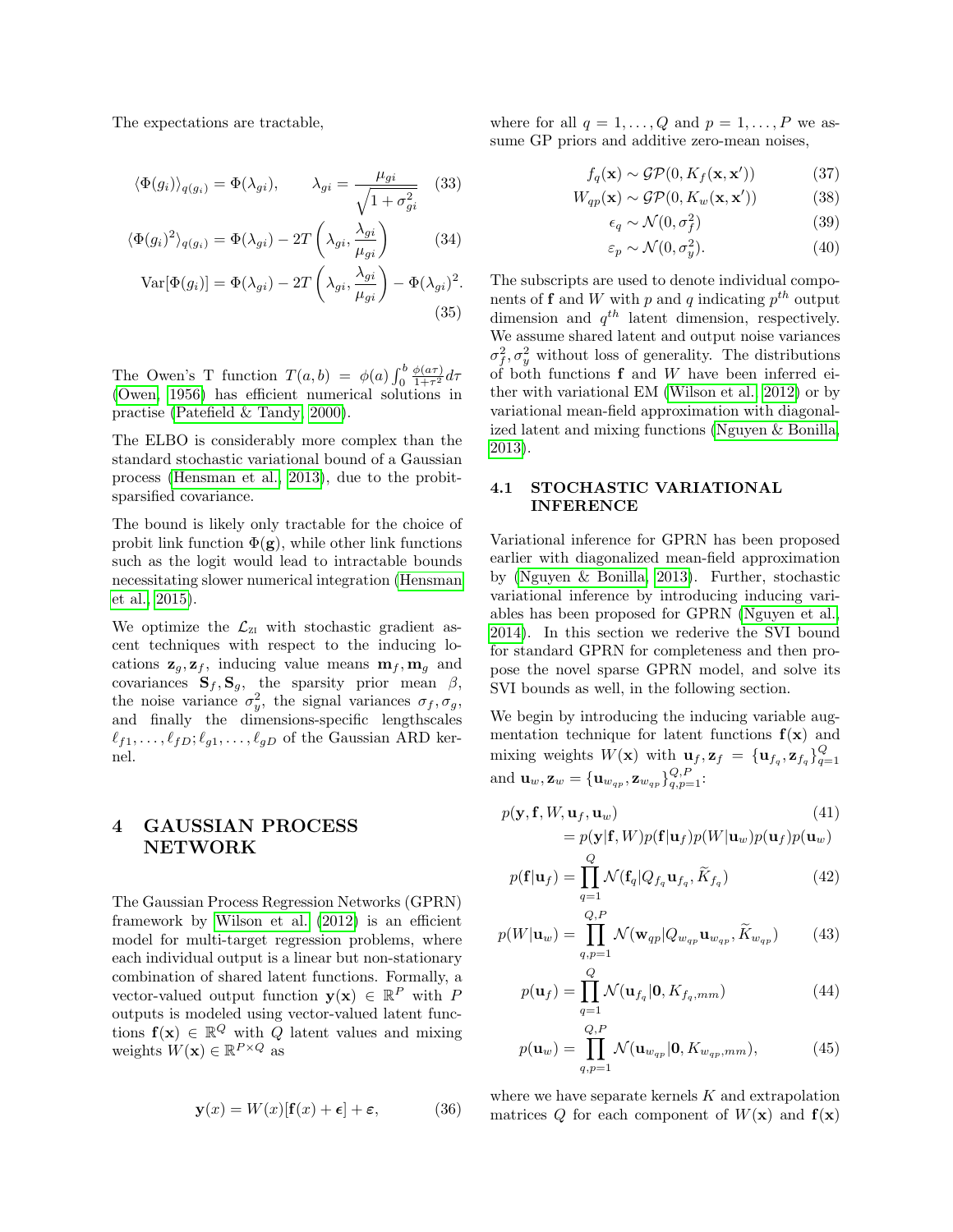that are of the same form as in equations [\(17](#page-3-3)[–20\)](#page-3-4). The  $w$  is a vectorised form of  $W$ . The variational approximation is then

$$
q(\mathbf{f}, W, \mathbf{u}_f, \mathbf{u}_w) = p(\mathbf{f}|\mathbf{u}_f) p(W|\mathbf{u}_w) q(\mathbf{u}_f) q(\mathbf{u}_w)
$$

$$
q(\mathbf{u}_{f_q}) = \prod_{q=1}^{Q} \mathcal{N}(\mathbf{u}_{f_q} | \mathbf{m}_{f_q}, \mathbf{S}_{f_q})
$$
(47)

(46)

$$
q(\mathbf{u}_{w_{qp}}) = \prod_{q,p=1}^{Q,P} \mathcal{N}(\mathbf{u}_{w_{qp}} | \mathbf{m}_{w_{qp}}, \mathbf{S}_{w_{qp}}), \quad (48)
$$

where  $\mathbf{u}_{w_{qp}}$  and  $\mathbf{u}_{f_q}$  indicate the inducing points for the functions  $W_{qp}(\mathbf{x})$  and  $f_q(\mathbf{x})$ , respectively. The ELBO can be now stated as

$$
\log p(\mathbf{y}) \ge \mathbb{E}_{q(\mathbf{f}, W)} \log p(\mathbf{y}|\mathbf{f}, W)
$$
  
- KL[q(\mathbf{u}\_f, \mathbf{u}\_w)||p(\mathbf{u}\_f, \mathbf{u}\_w)], (49)

where the variational distributions decompose as  $q(\mathbf{f}, W) = q(\mathbf{f})q(W)$  with marginals of the same form as in equations [\(28](#page-3-5)[–31\)](#page-3-6),

$$
q(\mathbf{f}) = \int q(\mathbf{f}|\mathbf{u}_f)q(\mathbf{u}_f)d\mathbf{u}_f = \mathcal{N}(\mathbf{f}|\boldsymbol{\mu}_f, \Sigma_f) \quad (50)
$$

$$
q(W) = \int q(W|\mathbf{u}_w)q(\mathbf{u}_w)d\mathbf{u}_w = \mathcal{N}(\mathbf{w}|\boldsymbol{\mu}_w, \Sigma_w).
$$
(51)

Since the noise term  $\varepsilon$  is assumed to be isotropic Gaussian, the density  $p(\mathbf{y}|W,\mathbf{f})$  factorises across all target observations and dimensions. The expectation term in equation [\(49\)](#page-5-0) then reduces to solving the following integral for the  $i^{th}$  observation and  $p^{th}$ target dimension,

$$
\sum_{i,p=1}^{N,P} \iint \log \mathcal{N}(y_{p,i}|\mathbf{w}_{p,i}^T \mathbf{f}_i, \sigma_y^2) q(\mathbf{f}_i, \mathbf{w}_{p,i}) d\mathbf{w}_{p,i} d\mathbf{f}_i.
$$
\n(52)

The above integral has a closed form solution resulting in the final ELBO as (See Supplements)

$$
\mathcal{L}_{\text{GPRN}} = \sum_{i=1}^{N} \left\{ \sum_{p=1}^{P} \log \mathcal{N}\left(y_{p,i} | \sum_{q=1}^{Q} \mu_{w_{qp},i} \mu_{f_q,i}, \sigma_y^2\right) \right.\n- \frac{1}{2\sigma_y^2} \sum_{q,p=1}^{Q,P} \left( \mu_{w_{qp},i}^2 \sigma_{f_q,i}^2 + \mu_{f_q,i}^2 \sigma_{w_{qp},i}^2 + \sigma_{w_{qp},i}^2 \sigma_{f_q,i}^2 \right) \right\}\n- \sum_{q,p} \text{KL}[q(\mathbf{u}_{w_{qp}}, \mathbf{u}_{f_q}) || p(\mathbf{u}_{w_{qp}}, \mathbf{u}_{f_q})], \tag{53}
$$

where  $\mu_{f_q,i}$  is the *i*'th element of  $\mu_{f_q}$  and  $\sigma_{f_q,i}^2$  is the *i*'th diagonal element of  $\Sigma_{f_q}$  (similarly for the  $W_{qp}$ 's).

### 5 SPARSE GAUSSIAN PROCESS NETWORK

In this section we demonstrate how zero-inflated GPs can be used as plug-in components in other standard models. In particular, we propose a significant modification to GPRN by adding sparsity to the mixing matrix components. This corresponds to each of the  $p$  outputs being a sparse mixture of the latent Q functions, i.e. they can effectively use any subset of the Q latent dimensions by having zeros for the rest in the mixing functions. This makes the mixture more easily interpretable, and induces a variable number of latent functions to explain the output of each input x. The latent function f can also be sparsified, with a derivation analogous to the derivation below.

<span id="page-5-0"></span>We extend the GPRN with probit sparsity for the mixing matrix  $W$ , resulting in a joint model

$$
p(\mathbf{y}, \mathbf{f}, W, \mathbf{g}) = p(\mathbf{y}|\mathbf{f}, W)p(\mathbf{f})p(W|\mathbf{g})p(\mathbf{g}), \quad (54)
$$

where all individual components of the latent function f and mixing matrix W are given GP priors. We encode the sparsity terms **g** for all the  $Q \times P$ mixing functions  $W_{ap}(\mathbf{x})$  as

$$
p(W_{qp}|\mathbf{g}_{qp}) = \mathcal{N}(\mathbf{w}_{qp}|\mathbf{0}, \Phi(\mathbf{g}_{qp})\Phi(\mathbf{g}_{qp})^T \circ K_w).
$$
\n(55)

To introduce variational inference, the joint model is augmented with three sets of inducing variables for  $f, W$  and  $g$ . After marginalizing out the inducing variables as in equations [\(25](#page-3-2)[–27\)](#page-3-7), the marginal likelihood can be written as

$$
\log p(\mathbf{y}) \ge \mathbb{E}_{q(\mathbf{f}, W, \mathbf{g})} \log p(\mathbf{y} | \mathbf{f}, W)
$$
\n
$$
- \mathrm{KL}[q(\mathbf{u}_f, \mathbf{u}_w, \mathbf{u}_g) || p(\mathbf{u}_f, \mathbf{u}_w, \mathbf{u}_g)].
$$
\n(56)

The joint distribution in the variational expectation factorizes as  $q(\mathbf{f}, W, \mathbf{g}) = q(\mathbf{f})q(W|\mathbf{g})q(\mathbf{g})$ . Also, with a Gaussian noise assumption, the expectation term factories across all the observations and target dimensions. The key step reduces to solving the following integrals:

$$
\sum_{i,p=1}^{N,P} \iiint \log \mathcal{N}(y_{p,i}|(\mathbf{w}_{p,i} \circ \mathbf{g}_{p,i})^T \mathbf{f}_i, \sigma_y^2) \qquad (57)
$$

$$
\cdot q(\mathbf{f}_i, \mathbf{w}_{p,i}, \mathbf{g}_{p,i}) d\mathbf{w}_{p,i} d\mathbf{f}_i d\mathbf{g}_{p,i}.
$$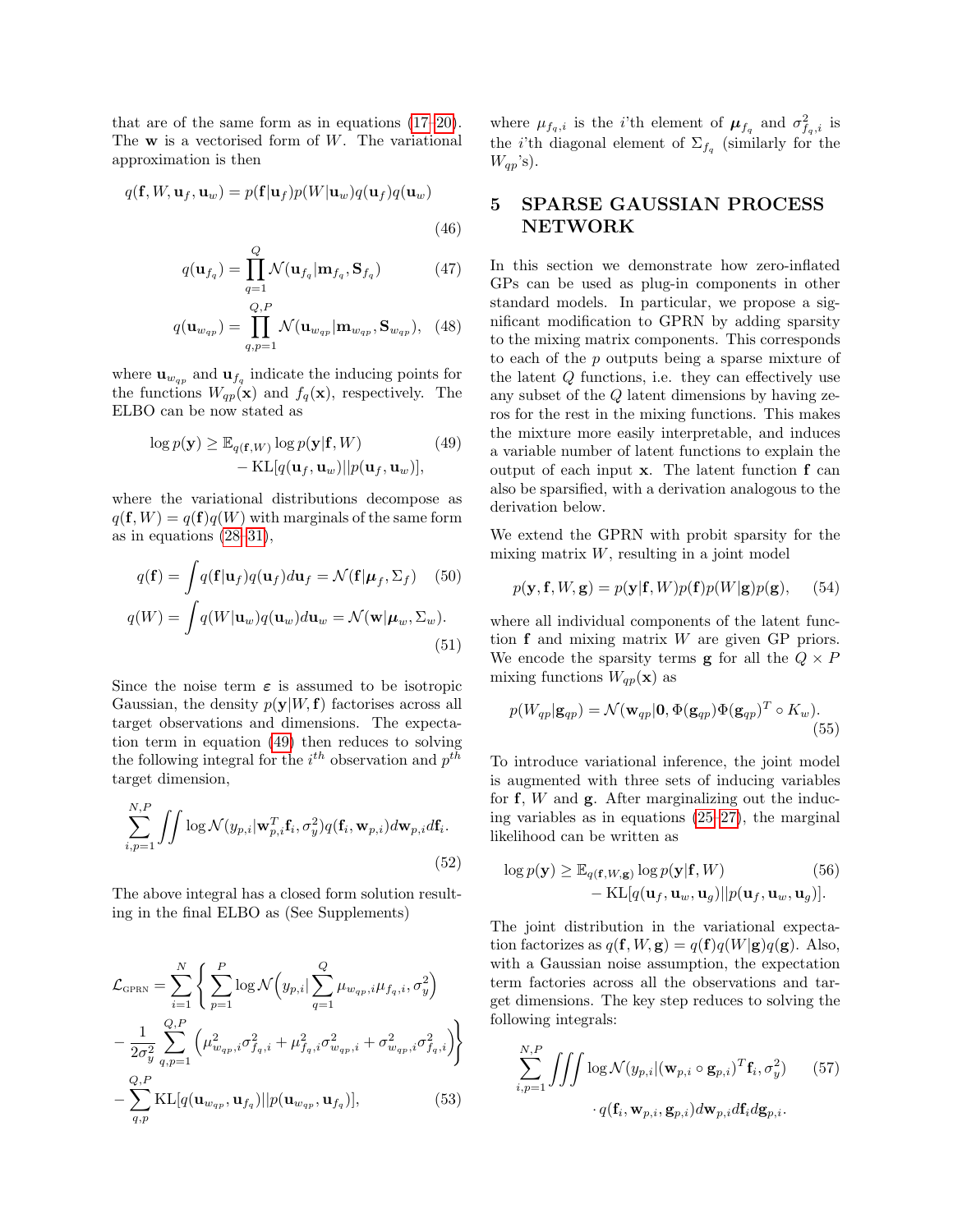The above integral has a tractable solution leading to the final sparse GPRN evidence lower bound (See Supplements)

$$
\mathcal{L}_{\text{SGPRN}} = \sum_{i=1}^{N} \left\{ \sum_{p=1}^{P} \log \mathcal{N} (y_{p,i} | \sum_{q=1}^{Q} \mu_{w_{qp},i} \mu_{g_{qp},i} \mu_{f_q,i}, \sigma_y^2) - \frac{1}{2\sigma_y^2} \sum_{q,p=1}^{Q,P} \left( (\mu_{g_{qp},i}^2 + \sigma_{g_{qp},i}^2) \right) \right. \\ \left. - (\mu_{w_{qp},i}^2 \sigma_{f_q,i}^2 + \mu_{f_q,i}^2 \sigma_{w_{qp},i}^2 + \sigma_{w_{qp},i}^2 \sigma_{f_q,i}^2) \right) - \frac{1}{2\sigma_y^2} \sum_{q,p=1}^{Q,P} \left( \sigma_{g_{qp},i}^2 \mu_{f_q,i}^2 \mu_{w_{qp},i}^2 \right) \right\} - \sum_{q,p} \text{KL}[q(\mathbf{u}_{f_q}, \mathbf{u}_{w_{qp}}, \mathbf{u}_{g_{qp}}) || p(\mathbf{u}_{f_q}, \mathbf{u}_{w_{qp}}, \mathbf{u}_{g_{qp}})],
$$

where  $\mu_{f_q,i}, \mu_{w_{qp},i}$  are the variational expectation means for  $f(\cdot), W(\cdot)$  as in equations [\(28,](#page-3-5) [29\)](#page-3-8),  $\mu_{g_{qp},i}$  is the variational expectation mean of  $g(\cdot)$  as in equation [\(33\)](#page-4-0), and analogously for the variances.

### 6 EXPERIMENTS

First we demonstrate how the proposed method can be used for regression problems with zero-inflated targets. We do that both on a simulated dataset and for real-world climate modeling scenarios on a Finnish rain precipitation dataset with approximately 90% zeros. Finally, we demonstrate the GPRN model and how it improves both the interpretability and predictive performance in the JURA geological dataset.

We use the squared exponential kernel with ARD in all experiments. All the parameters including inducing locations, values and variances and kernel parameters were learned through stochastic Adam optimization [\(Kingma & Ba, 2014\)](#page-9-23) on the Tensor-Flow [\(Abadi et al., 2016\)](#page-9-18) platform.

We compare our approach  $ZIGP$  to baseline  $ZERO$ voting, to conventional Gaussian process regression  $(GPR)$  and classification  $(GPC)$  with SVI approximations from the GPflow package [\(Matthews et al.,](#page-9-24) [2017\)](#page-9-24). Finally, we also compare to first classifying the non-zeros, and successively applying regression either to all data points (GPCR), or to only predicted non-zeros (GPCR $_{\neq 0}$ , hurdle model).

We record the predictive performance by considering mean squared error and mean absolute error. We also compare the models' ability to predict true zeros with F1, accuracy, precision, and recall of the optimal models.



<span id="page-6-1"></span>Figure 3: ZiGP model fit on the precipitation dataset. Sample of the actual data (a) against the sparse rain function estimate (b), with the probit support function (c) showing the rain progress.

#### 6.1 SPATIO-TEMPORAL DATASET

Zero-inflated cases are commonly found in climatology and ecology domains. In this experiment we demonstrate the proposed method by modeling precipitation in Finland[4](#page-6-0) . The dataset consists of hourly quantitative non-negative observations of precipitation amount across 105 observatory locations in Finland for the month of July 2018. The dataset contains 113015 datapoints with approximately 90% zero precipitation observations. The data inputs are three-dimensional: latitude, longitude and time. Due to the size of the data, this experiment illustrates the scalability of the variational inference.

We randomly split 80% of the data for training and the rest 20% for testing purposes. We split across time only, such that at a single measurement time, all locations are simultaneously either in the training set, or in the test set.

<span id="page-6-0"></span><sup>4</sup>Data can be found at [http://en.](http://en.ilmatieteenlaitos.fi/) [ilmatieteenlaitos.fi/](http://en.ilmatieteenlaitos.fi/)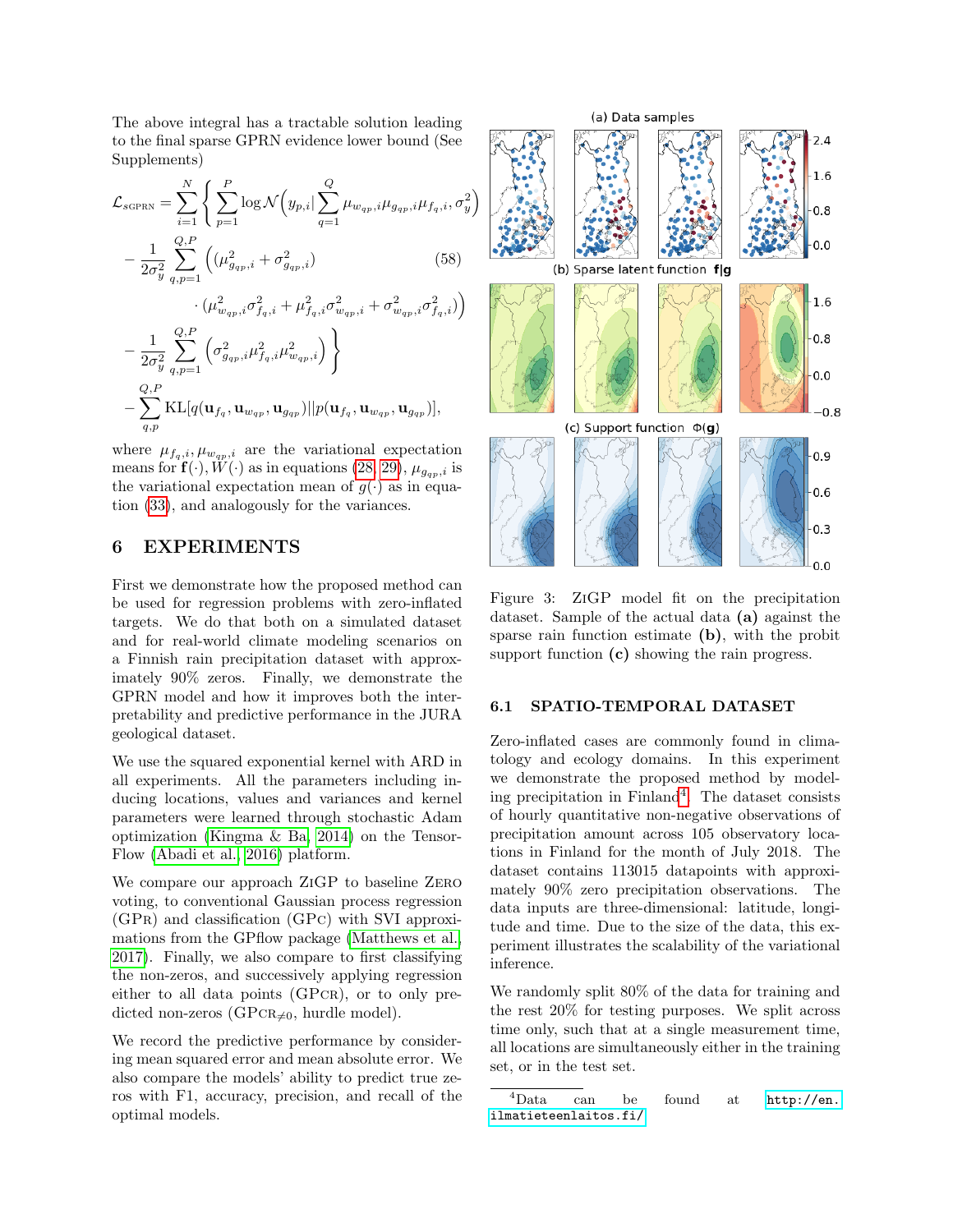<span id="page-7-1"></span>Table 1: Results for the precipitation dataset over baseline (Zero; majority voting), four competing methods and the proposed method ZiGP on test data. The columns list both quantitative and qualitative performance criteria, best performance is boldfaced.

| <b>MODEL</b>    | <b>RMSE</b> | MAE   | F1    | Acc.  | PREC. | RECALL |
|-----------------|-------------|-------|-------|-------|-------|--------|
| ZERO            | 0.615       | 0.104 | 0.000 | 0.898 | 0.000 | 0.000  |
| GPC             |             |       | 0.367 | 0.911 | 0.675 | 0.252  |
| GPR             | 0.569       | 0.159 | 0.401 | 0.750 | 0.266 | 0.817  |
| GPer            | 0.589       | 0.102 | 0.366 | 0.911 | 0.679 | 0.251  |
| $GPCR_{\neq 0}$ | 0.575       | 0.101 | 0.358 | 0.912 | 0.712 | 0.240  |
| $Z_IGP$         | 0.561       | 0.121 | 0.448 | 0.861 | 0.381 | 0.558  |

We further utilize the underlying spatio-temporal grid structure of the data to perform inference in an efficient manner by Kronecker techniques [\(Saatchi,](#page-9-25) [2011\)](#page-9-25). All the kernels for latent processes are assumed to factorise as  $\mathbf{K} = \mathbf{K}_{space} \otimes \mathbf{K}_{time}$  which allows placing inducing points independently on spatial and temporal grids.



<span id="page-7-0"></span>Figure 4: The distribution of errors with the rain dataset with the ZiGP and the GPr. The zeroinflated GP achieves much higher number of perfect (zero) predictions.

Figure [3](#page-6-1) depicts the components of the zero-inflated GP model on the precipitation dataset. As shown in panel (c), the latent support function models the presence or absence of rainfall. It smoothly follows the change in rain patterns across hourly observations. The amount of precipitation is modeled by the other latent process and the combination of these two results in sparse predictions. Figure [4](#page-7-0) shows that the absolute error distribution is remarkably better with the ZiGP model due to it identifying the absence of rain exactly. While both models fit the high rainfall regions well, for zero and near-zero regions GPr does not refine its small errors. Table [1](#page-7-1) indicates that the ZiGP model achieves the lowest mean square error, while also achieving the highest F1 score that takes into account the class imbalance,



<span id="page-7-2"></span>Figure 5: The sparse GPRN model fit on the Jura dataset with 11 inducing points. The  $Q = 2$  (dense) latent functions (a) are combined with the  $3 \times 2$ sparse mixing functions (b) into the  $P = 3$  output predictions (c). The real data are shown in (d). The white mixing regions are estimated 'off'.

which biases the elementary accuracy, precision and recall quantities towards the majority class.

#### 6.2 MULTI-OUTPUT PREDICTION - JURA

In this experiment we model the multi-response Jura dataset with the sparse Gaussian process regression network sGPRN model and compare it with standard GPRN as baseline. Jura contains concentration measurements of cadmium, nickel and zinc metals in the region of Swiss Jura. We follow the experimental procedure of [Wilson et al.](#page-10-2) [\(2012\)](#page-10-2) and [Nguyen & Bonilla](#page-9-21) [\(2013\)](#page-9-21). The training set consists of  $n = 259$  observations across  $D = 2$  dimensional geo-spatial locations, and the test set consists of 100 separate locations. For both models we use  $Q = 2$ latent functions with the stochastic variational inference techniques proposed in this paper. Sparse GPRN uses a sparsity inducing kernel in the mixing weights. The locations of inducing points for the weights  $W(\mathbf{x})$  and the support  $g(\mathbf{x})$  are shared. The kernel length-scales are given a gamma prior with the shape parameter  $\alpha = 0.3$  and rate parameter  $\beta = 1.0$  to induce smoothness. We train both the models 30 times with random initialization.

Table [2](#page-8-0) shows that our model performs better than the state-of-the-art SVI-GPRN, both with  $m = 5$ and  $m = 10$  inducing points. Figure [5](#page-7-2) visualises the optimized sparse GPRN model, while Figure [6](#page-8-1) indicates the sparsity pattern in the mixing weights. The weights have considerable smooth 'on' regions (black) and 'off' regions (white). The 'off' regions indicate that for certain locations, only one of the two latent functions is adaptively utilised.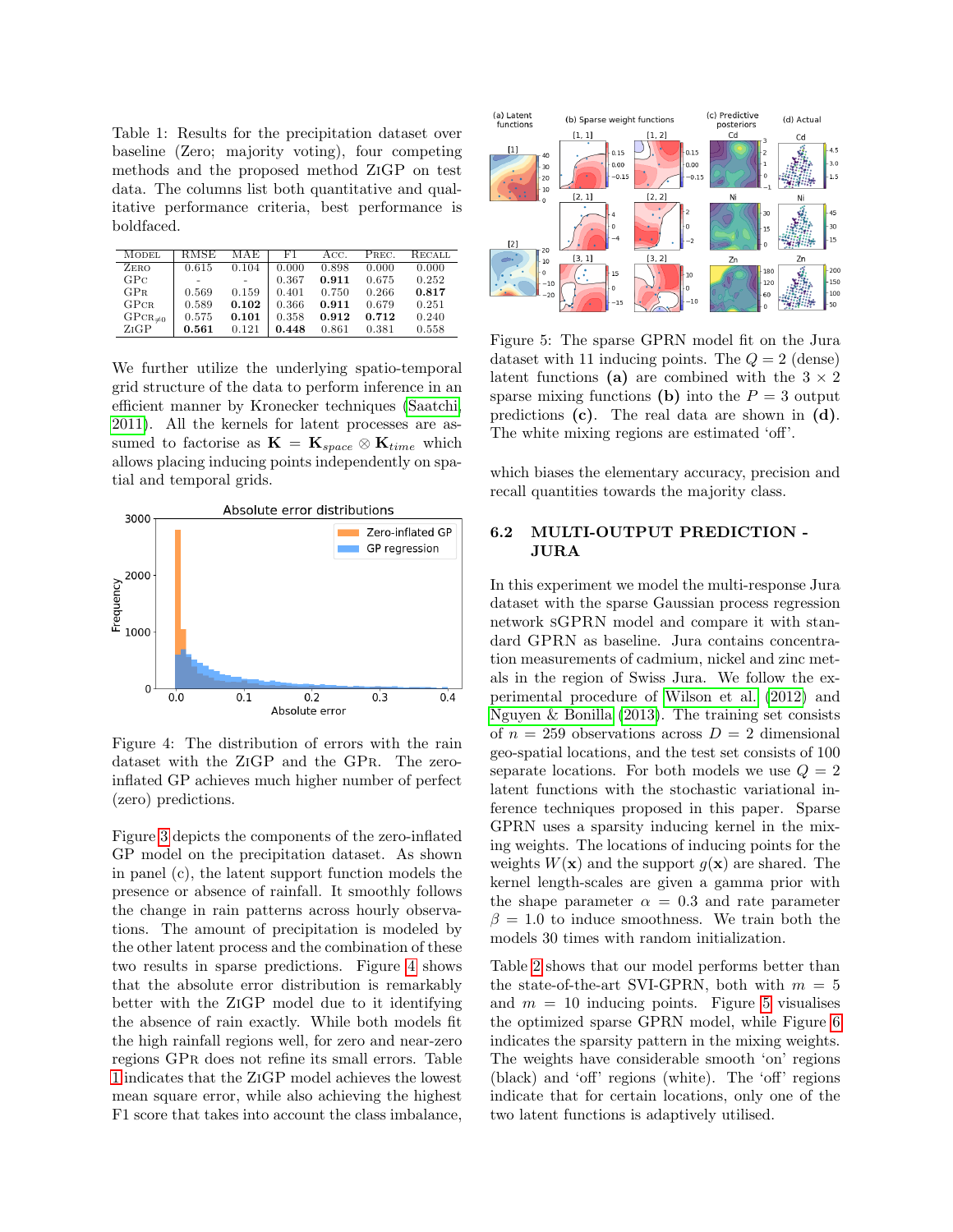

<span id="page-8-1"></span>Figure 6: The sparse probit support (a) and latent functions (b) of the weight function  $W(\mathbf{x})$  of the optimized sparse GPRN model. The black regions of (a) show regional activations, while the white regions show where the latent functions are 'off'. The elementwise product of the support and weight functions is indicated in the Figure [5](#page-7-2)b).

<span id="page-8-0"></span>Table 2: Results for the Jura dataset for sparse GPRN and vanilla GPRN models with test data. Best performance is with boldface. We do not report RMSE and MAE values GPc, since its a classification method.

|              |                  | CADMIUM     |       | <b>NICKEL</b> |       | ZINC        |        |
|--------------|------------------|-------------|-------|---------------|-------|-------------|--------|
| <b>MODEL</b> | $\boldsymbol{m}$ | <b>RMSE</b> | MAE   | <b>RMSE</b>   | MAE   | <b>RMSE</b> | MAE    |
| <b>GPRN</b>  | 5                | 0.724       | 0.566 | 6.469         | 4.958 | 33.729      | 21.959 |
|              | 10               | 0.736       | 0.574 | 6.626         | 5.109 | 34.923      | 22.544 |
|              | 15               | 0.749       | 0.590 | 6.526         | 5.033 | 35.033      | 22.670 |
| sGPRN        | 5                | 0.719       | 0.565 | 6.553         | 5.054 | 33.475      | 21.774 |
|              | 10               | 0.727       | 0.567 | 6.520         | 5.062 | 34.225      | 22.114 |
|              | 15               | 0.725       | 0.569 | 6.479         | 5.033 | 34.308      | 22.288 |

#### 6.3 MULTI-OUTPUT PREDICTION - SARCOS

In this experiment we tackle the problem of learning inverse dynamics for seven degrees of freedom of SARCOS anthropomorphic robot arm [\(Vijayakumar](#page-10-5) [et al., 2005\)](#page-10-5). The dataset consists of 48,933 observations with an input space of 21 dimensions (7 joints positions, 7 joint velocities, 7 joint accelerations). The multi-output prediction task is to learn a mapping from these input variables to the corresponding 7 joint torques of the robot. Multi-output GP has been previously used for inverse dynamics modeling [\(Williams et al., 2009\)](#page-10-6), but in a different model setting and on a smaller dataset. GPRN with stochastic inference framework has also been explored to model SARCOS dataset [\(Nguyen et al., 2014\)](#page-9-22), however, they use a different experimental setting and consider 2 of the 7 joint torques as multi-outptut targets.

<span id="page-8-2"></span>Table 3: Normalized MSE results on the SARCOS test data for sparse GPRN and standard GPRN models. Best performance is mentioned with boldface.

| MODEL.      |       | $m=50$ | $m = 100$ | $m = 150$ |
|-------------|-------|--------|-----------|-----------|
| <b>GPRN</b> | $Q=2$ | 0.0167 | 0.0145    | 0.0127    |
|             | $Q=3$ | 0.0146 | 0.0121    | 0.0108    |
| sGPRN       | $Q=2$ | 0.0159 | 0.0131    | 0.0125    |
|             | $Q=3$ | 0.0140 | 0.0117    | 0.0096    |

We consider 80%+20% random split of the full dataset for training and testing respectively. Both GPRN and SGPRN model are trained with  $m =$ 50, 100 and 150 inducing points and  $Q = 2$  and 3 latent functions. We repeat the experiment 20 times and report normalized-MSE in Table [3.](#page-8-2) Sparse GPRN gives better results than standard GPRN in all our experimental settings. Moreover, sparse model (nMSE=  $0.0096$ ) gives gives  $12\%$  improvement over the standard model (nMSE= 0.0108) for the best test performance with  $Q = 3$  latent functions and  $m = 150$ .

### 7 DISCUSSION

We proposed a novel paradigm of zero-inflated Gaussian processes with a novel sparse kernel. The sparsity in the kernel is modeled with smooth probit filtering of the covariance rows and columns. This model induces zeros in the prediction function outputs, which is highly useful for zero-inflated datasets with excess of zero observations. Furthermore, we showed how the zero-inflated GP can be used to model sparse mixtures of latent signals with the proposed sparse Gaussian process network. The latent mixture model with sparse mixing coefficients leads to locally using only a subset of the latent functions, which improves interpretability and reduces model complexity. We demonstrated tractable solutions to stochastic variational inference of the sparse probit kernel for the zero-inflated GP, conventional GPRN, and sparse GPRN models, which lends to efficient exploration of the parameter space of the model.

## Acknowledgements

We would like to thank anonymous reviewers for their helpful suggestions and comments. This work has been supported by the Academy of Finland grant no. 294238 and 292334.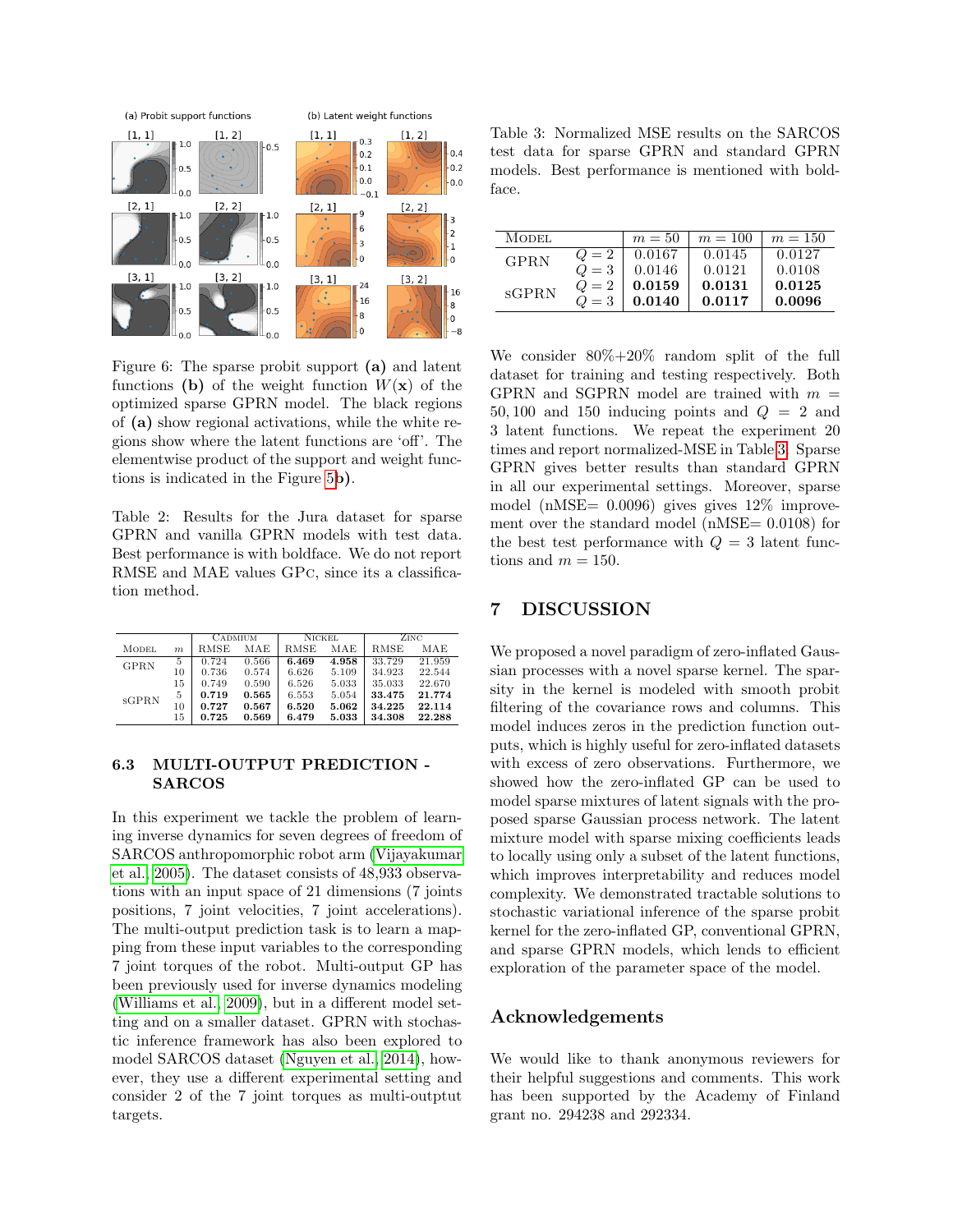### References

- <span id="page-9-18"></span>Abadi, M., Barham, P., Chen, J., Chen, Z., Davis, A., Dean, J., Devin, M., Ghemawat, S., Irving, G., Isard, M., et al. Tensorflow: A system for largescale machine learning. In OSDI, volume 16, pp. 265–283, 2016.
- <span id="page-9-11"></span>Abraham, Z. and Tan, P-N. An integrated framework for simultaneous classification and regression of time-series data. In Proceedings of the 2010 SIAM International Conference on Data Mining, pp. 653–664. SIAM, 2010.
- <span id="page-9-3"></span>Ancelet, S., Etienne, M-P., Benot, H., and Parent, E. Modelling spatial zero-inflated continuous data with an exponentially compound Poisson process. Environmental and Ecological Statistics, 2009.
- <span id="page-9-6"></span>Andersen, M., Winther, O., and Hansen, L. Bayesian inference for structured spike and slab priors. In NIPS, pp. 1745–1753, 2014.
- <span id="page-9-5"></span>Barry, S. and Welsh, A. H. Generalized additive modelling and zero inflated count data. Ecological Modelling, 157:179–188, 2002.
- <span id="page-9-4"></span>Bohning, D., Dierz, E., and Schlattmann, P. Zeroinflated count models and their applications in public health and social science. In Rost, J. and Langeheine, R. (eds.), Applications of Latent Trait and Latent Class Models in the Social Sciences. Waxman Publishing Co, 1997.
- <span id="page-9-1"></span>Charles, S., Bates, B., Smith, I., and Hughes, J. Statistical downscaling of daily precipitation from observed and modelled atmospheric fields. Hydrological Processes, pp. 1373–1394, 2004.
- <span id="page-9-9"></span>Cragg, J.G. Some statistical models for limited dependent variables with application to the demand for durable goods. Econometrica, 39:829– 844, 1971.
- <span id="page-9-2"></span>del Saz-Salazar, S. and Rausell-Köster, P. A doublehurdle model of urban green areas valuation: dealing with zero responses. Landscape and urban planning, 84(3-4):241–251, 2008.
- <span id="page-9-0"></span>Enke, W. and Spekat, A. Downscaling climate model outputs into local and regional weather elements by classification and regression. Climate Research, 8:195–207, 1997.
- <span id="page-9-16"></span>Hensman, J., Fusi, N., and Lawrence, N. Gaussian processes for big data. In Proceedings of the Twenty-Ninth Conference on Uncertainty in Artificial Intelligence, pp. 282–290. AUAI Press, 2013.
- <span id="page-9-17"></span>Hensman, J., Matthews, A., and Ghahramani, Z. Scalable variational Gaussian process classification. In Artificial Intelligence and Statistics, pp. 351–360, 2015.
- <span id="page-9-14"></span>Herlands, W., Wilson, A., Nickisch, H., Flaxman, S., Neill, D., van Panhuis, W., and Xing, E. Scalable Gaussian processes for characterizing multidimensional change surfaces. In AISTATS, volume 51 of PMLR, pp. 1013–1021, 2016.
- <span id="page-9-7"></span>Johnson, N. and Kotz, S. Distributions in Statistics: Discrete Distributions. Houghton MiZin, Boston, 1969.
- <span id="page-9-23"></span>Kingma, D. and Ba, J. Adam: A method for stochastic optimization. arXiv:1412.6980, 2014.
- <span id="page-9-8"></span>Lambert, D. Zero-inflated Poisson regression with an application to defects in manufacturing. Technometrics, 34:1–14, 1992.
- <span id="page-9-13"></span>Lázaro-Gredilla, M., Van Vaerenbergh, S., and Lawrence, N. Overlapping mixtures of Gaussian processes for the data association problem. Pattern Recognition, 45(4):1386–1395, 2012.
- <span id="page-9-24"></span>Matthews, A., van der Wilk, M., Nickson, T., Fujii, K., Boukouvalas, A., Leon-Villagra, P., Ghahramani, Z., and Hensman, J. GPflow: A Gaussian process library using TensorFlow. Journal of Machine Learning Research, 18(40):1–6, 2017.
- <span id="page-9-10"></span>Mullahy, J. Specification and testing of some modified count data models. Journal of Econometrics, 33:341–365, 1986.
- <span id="page-9-21"></span>Nguyen, T. and Bonilla, E. Efficient variational inference for Gaussian process regression networks. In Proceedings of the Sixteenth International Conference on Artificial Intelligence and Statistics, volume 31 of Proceedings of Machine Learning Research, pp. 472–480. PMLR, 2013.
- <span id="page-9-22"></span>Nguyen, Trung V, Bonilla, Edwin V, et al. Collaborative multi-output gaussian processes. In UAI, pp. 643–652, 2014.
- <span id="page-9-19"></span>Owen, D.B. Tables for computing bivariate normal probabilities. Annals of Mathematical Statistics, 27:1075–1090, 1956.
- <span id="page-9-20"></span>Patefield, M. and Tandy, D. Fast and accurate calculation of owens t-function. Journal of Statistical Software, 5:1–25, 2000.
- <span id="page-9-12"></span>Rasmussen, C. and Ghahramani, Z. Infinite mixtures of Gaussian process experts. In NIPS, pp. 881–888, 2002.
- <span id="page-9-15"></span>Rasmussen, C.E. and Williams, K.I. Gaussian processes for machine learning. MIT Press, 2006.
- <span id="page-9-25"></span>Saatchi, Y. Scalable Inference for Structured Gaussian Process Models. PhD thesis, University of Cambridge, 2011.